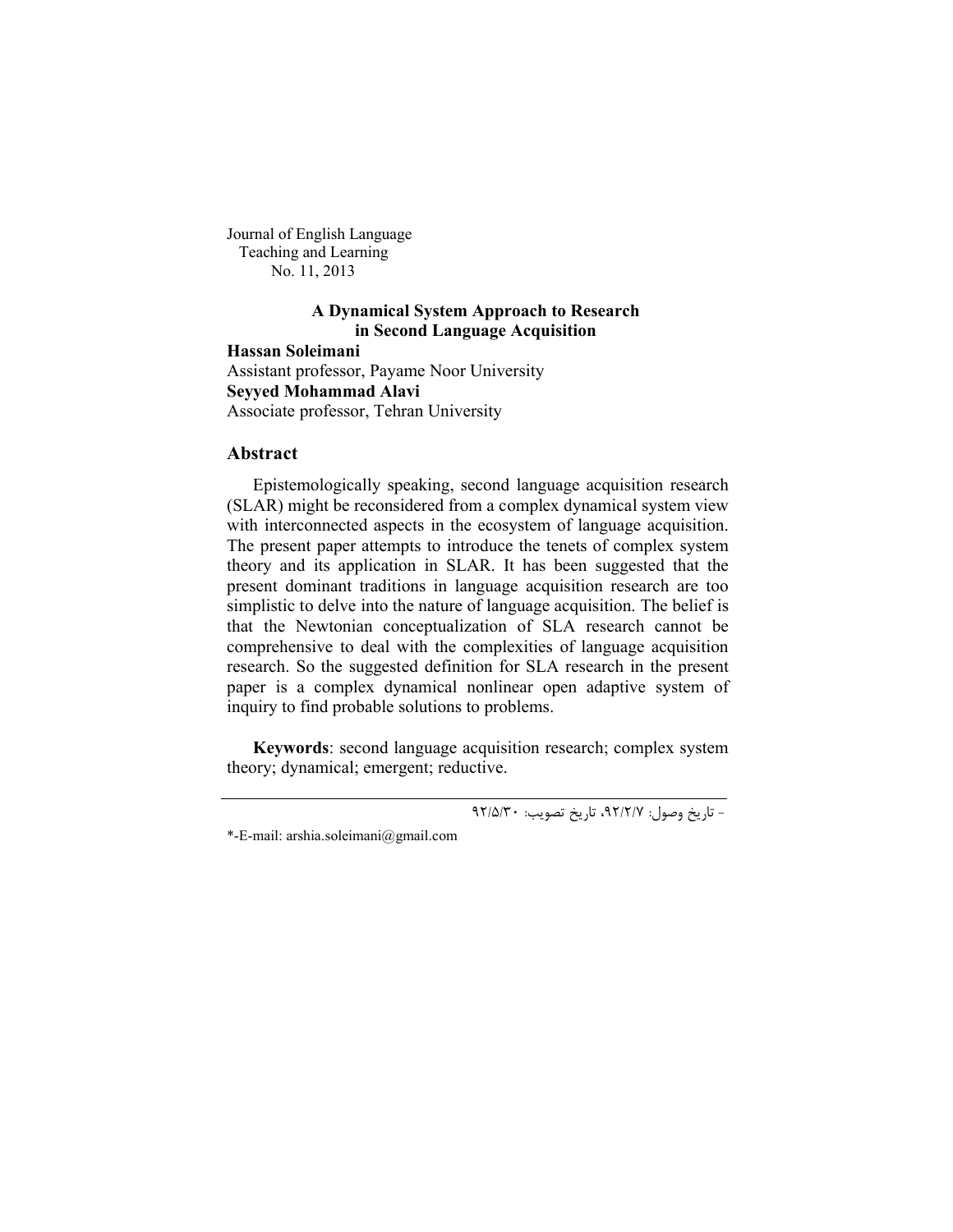#### **Introduction**

From an ontological perspective, research in education in general and second language acquisition in particular has witnessed fluctuations galore. In the milieu of second language acquisition (SLA), the definition of *research* in applied linguistics, as with many other terms, is not clear-cut, and the field is replete with terminology confusion. Brown (1988) classifies research into two broad categories as secondary and primary research, each of which subcategorized into other types. Van Lier (1988) considers educational research in terms of intervention and selectivity axes. Grotjahn (1988) classifies research in terms of methods of data collection, data types, and data analysis procedures. To Larsen-Freeman and Long (1991), research could be taken into account cross-sectional or longitudinal time orientation. Reichardt and Cook (1979) sum up research types into qualitative and quantitative paradigms where the former supports a particularistic perspective and the latter a holistic one. More specifically, Dornyei (2007) in his brief historical overview of QUAN-QAUL research paradigms, quotes that quantitative research is closely associated with numerical values and standardized procedures and so a scientific method whereas qualitative paradigm is believed to be "open and fluid" and "without preconceived hypotheses". Mackey and Gass (2005) equate quantitative research with experimental design and qualitative research with non-experimental paradigm. All these pave the way to the point that *research is a complex system* which needs to be interpreted in terms of the features of a complex system.

This article is intended to briefly grapple with issues about second language acquisition research (SLAR) through the lens of recent advances in dynamical complex system theory. The rationale in the succinct paper is that research is not a concept to easily arrive at, and we hope this perspective may help put forward questions about research differently and more usefully. Using Cummins (1983) classification of theories into property and transition theories, and resorting to Larsen-Freeman's (2008) characterization of complex systems in applied linguistics, to me, second language acquisition research might be redefined as a *complex dynamical nonlinear open adaptive system of inquiry to find probable solutions to problems.*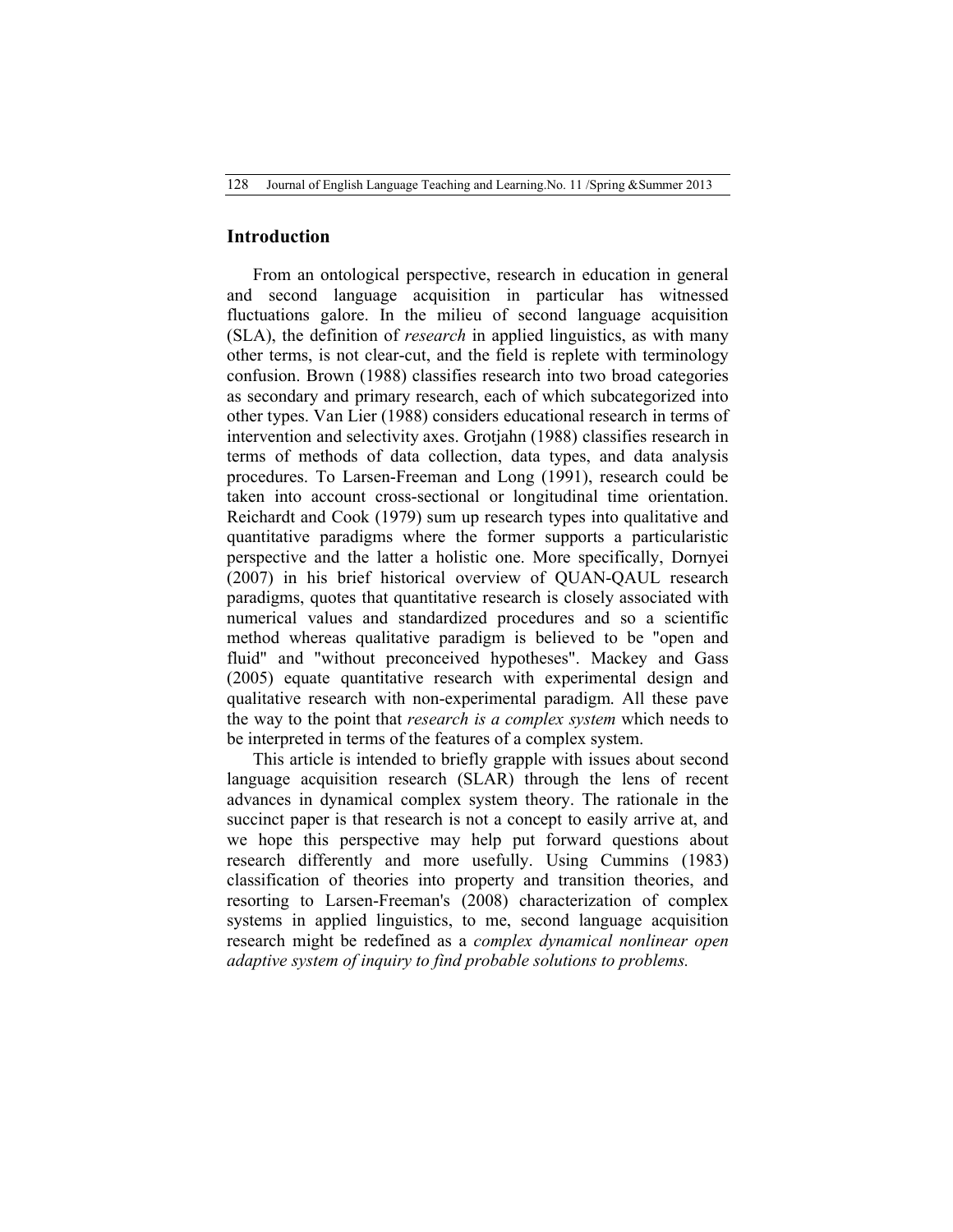## **Complex system theory: The background**

Complexity theory is originating in the natural sciences and applied in the human sciences. Complexity theory makes an attempt to expound the way order comes out of chaos in systems. Regarding living systems, the theory explains the creation of complex adaptive systems and their existence. Historically speaking, the origin of complex system theory dates back probably to the meteorologist Edward Lorenz seminal experiment in 1961 when he had managed to create a skeleton of a weather system from a handful of differential equations. Applying computer simulation, he maintained a perpetual simulation that would produce an output of a day's progress in the simulation every minute as a line of text on a roll of paper. Lorenz examined the way an air current would rise and fall while being heated by the sun. His computer contained the mathematical equations which governed the flow of the air currents. Because of the deterministic nature of computer code, Lorenz predicted that by feeding the same initial values, he would obtain exactly the same result when he ran the program. However, Lorenz found that when the same initial values were given, he came into an exactly different result each time. By closer examination, it was revealed that he was not truly imputing the same initial values each time; initial values were a little bit different from each other. The differences were not noticed since they were unbelievably small, microscopic, and insignificant by usual standards. The simulation pattern revealed that nothing ever happened the same way twice, but there was an underlying order. He noticed that a small change in initial conditions can drastically change the long-term behavior of a system (known as Lorenz attractor).

Lorenz famous paper entitled "Predictability: Does the flap of the butterfly's wings in Brazil set off a tornado in Texas?" in 1972 is associated with *butterfly effect* or *chaos theory*. It came to be known that even the smallest imaginable difference between two sets of initial conditions would result in a great difference (Gleick, 2008; Stewart, 2002).

In addition, some Nobel laureates including Ilya Prigogine in chemistry, Kenneth Arrow in economics, and Philip Anderson and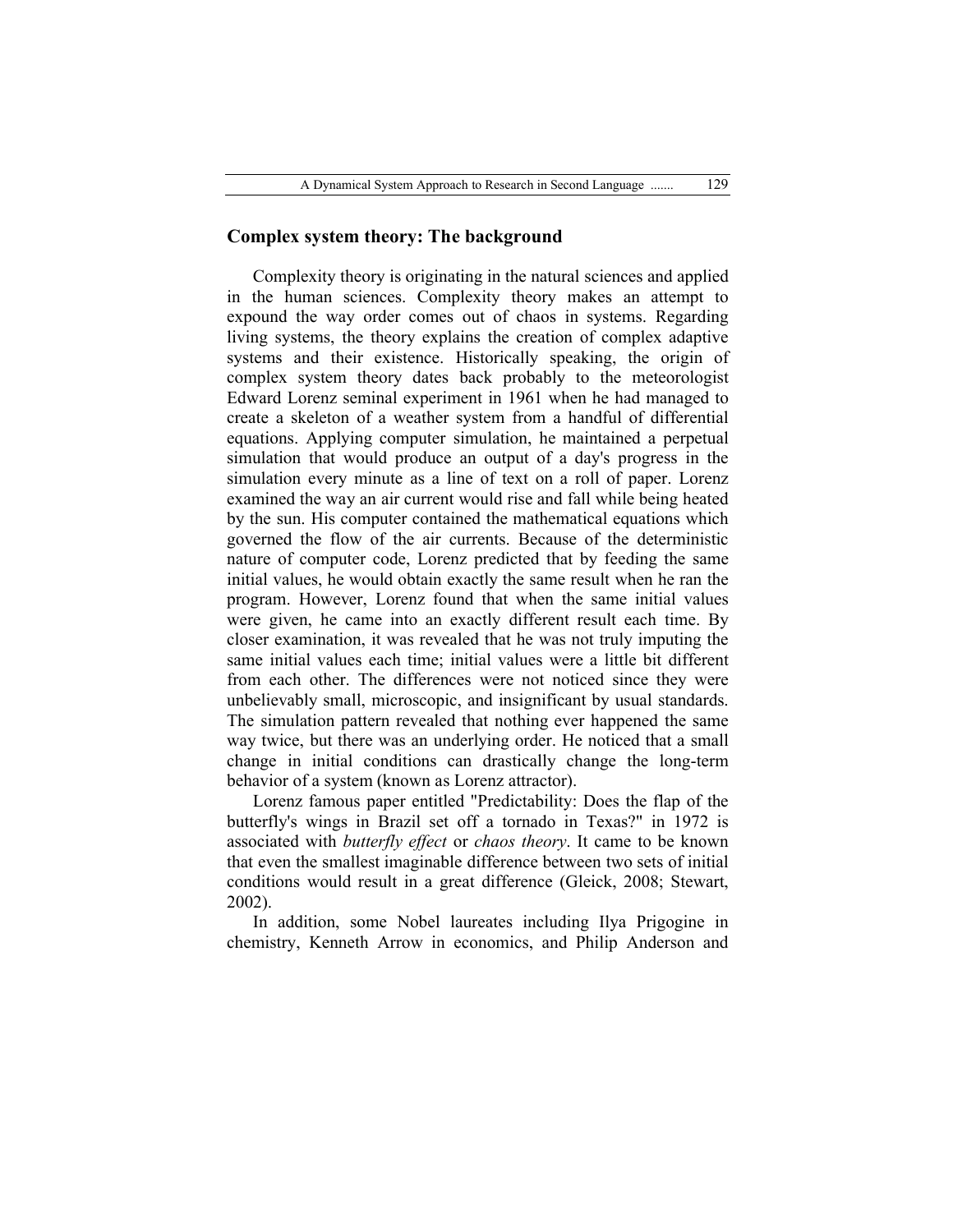130 Journal of English Language Teaching and Learning.No. 11 /Spring &Summer 2013

Murray Gell-Mann in physics are among the advocates of complexity theory. The potential of complex systems is so great since it deals with real systems in the real word, say, transportation system, human immune system, forest, educational systems, weather, and SLAR indeed. As Gell-Mann (1994) states, although complex system theory has originated in the natural sciences, it has exciting and useful contributions to the social and behavioral sciences, and even matters of policy for human society.

The chemist Ilya Prigogine coined the term dissipative system to clarify an inherent process quintessential in complex systems. His proposition is that a dissipative system takes in energy from outside of itself and self-organizes its pattern. In fact, a dissipative system is open to the external context and regulates itself to create order. As Larsen-Freeman (2008) quotes him, "the study of dissipative systems focuses on the interplay between structure, on the one hand, and change (or dissipation) on the other" (p. 3).

Holland (1995), a biologist and the father of genetic algorithms, enumerates four properties (aggregation, nonlinearity, flows, and diversity) and three mechanisms (tagging, internal models, and building blocks) for each complex adaptive system. Aggregation implies the way complex systems behave. Complex behaviors emerge as the result of interactions of less complex agents. To him, for example, an ant has a stereotypical behavior and usually dies when in non-normal situations; nevertheless, the ant nest is extremely adaptive and can generally survive abnormal conditions. In nonlinearity, the behavior of the whole cannot be reduced to the sum of the parts. According to nonlinearity, the behavior of complex systems cannot be taken by the behaviors of individual members. For instance, a watch, which is a complicated but not complex system, can be understood based on the interactions of the parts as it is a linear system. The third feature is flows which refer to the movements of resources among agents via connectors that change according to the system. For example, the connectors in a food transportation system are various vehicles, the resources flowing are the different foods, and the agents are farmers and grocery stores. The last feature is diversity. One can see diversity in educational systems where different types of teachers, staff members, and students interact (Holland, 1995).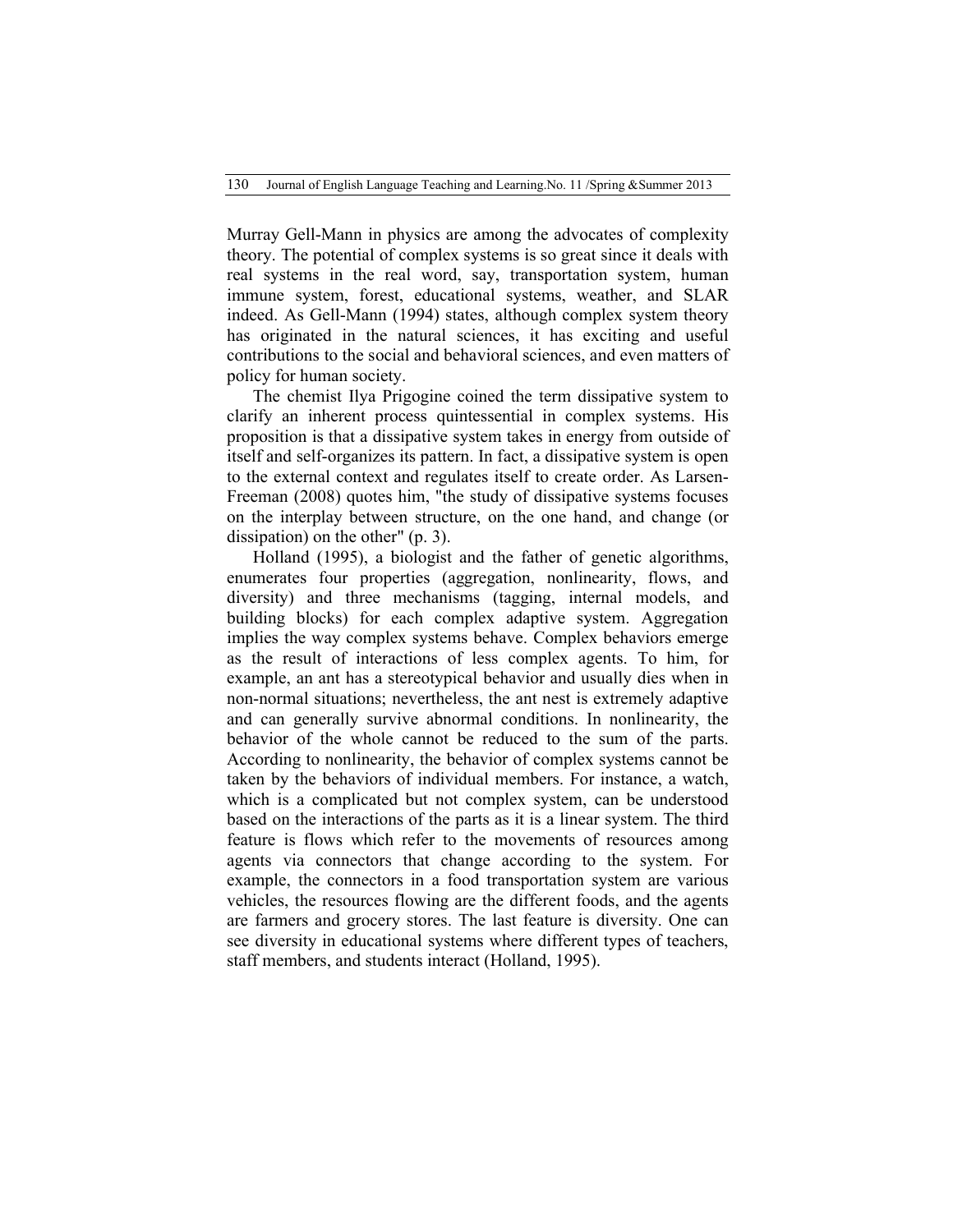Complex systems involving chaos are against determinism in philosophy. Determinism is the belief that every event is the inevitable result of preceding events, and thus every event can be completely predicted in advance. Determinism in philosophy dates back to ancient Greece, but its application in science traces back to 1500 A.D. with the idea that a cause-and-effect rule governs all motions. At the beginning of the  $17<sup>th</sup>$  century, Francis Bacon contributed to the so-called scientific revolution by his empirical method and his emphasis on reliable knowledge. Bacon suggested that empirical observation and formal experiments are the real business of science. Newton's general law of gravitation was published in 1687 which put forward a coherent explanation of the movements of the planets (Jordan, 2004). Accordingly, "given the *initial* conditions (the position and velocity of each body) and the acting forces, the entire future history of that system is determined uniquely" (Retrieved from

http://www.skidmore.edu/academics/lsi/arcadia/newton.html).

In contrast, chaos could be considered as a superseder for the Newtonian metaphor of the clockwork predictability, as pointed out by Waldrop (1992). Instead of explaining the universe as a gigantic clock which is governed by simple rules, chaos theory metaphor can be described as "a kaleidoscope: the world is a matter of patterns that change, that partly repeat, but never quite repeat, that are always new and different" (p. 330).

In the 20th century, mechanical determinism was attacked and broke down gradually. The idea that quantum mechanics is based on the principle of uncertainty rejected the determinism at a microscopic level; similarly, the butterfly effect resulted in the denial of the determinism at a macroscopic level. Based on the Copenhagen paradigm of quantum mechanics, a microscopic system is considered as an uncertain wave motion that gets certain merely when a recognizing subject interferes with the object rather than the object is basically determinate. An issue of great interest in quantum mechanics is *the principle of superposition*. According to this principle, "quantum mechanics requires that a system exist in a range of possible states…until a measurement is made, at which point one of those states takes on a definite reality" (Lindley, 1997, p.18). Hence, the core of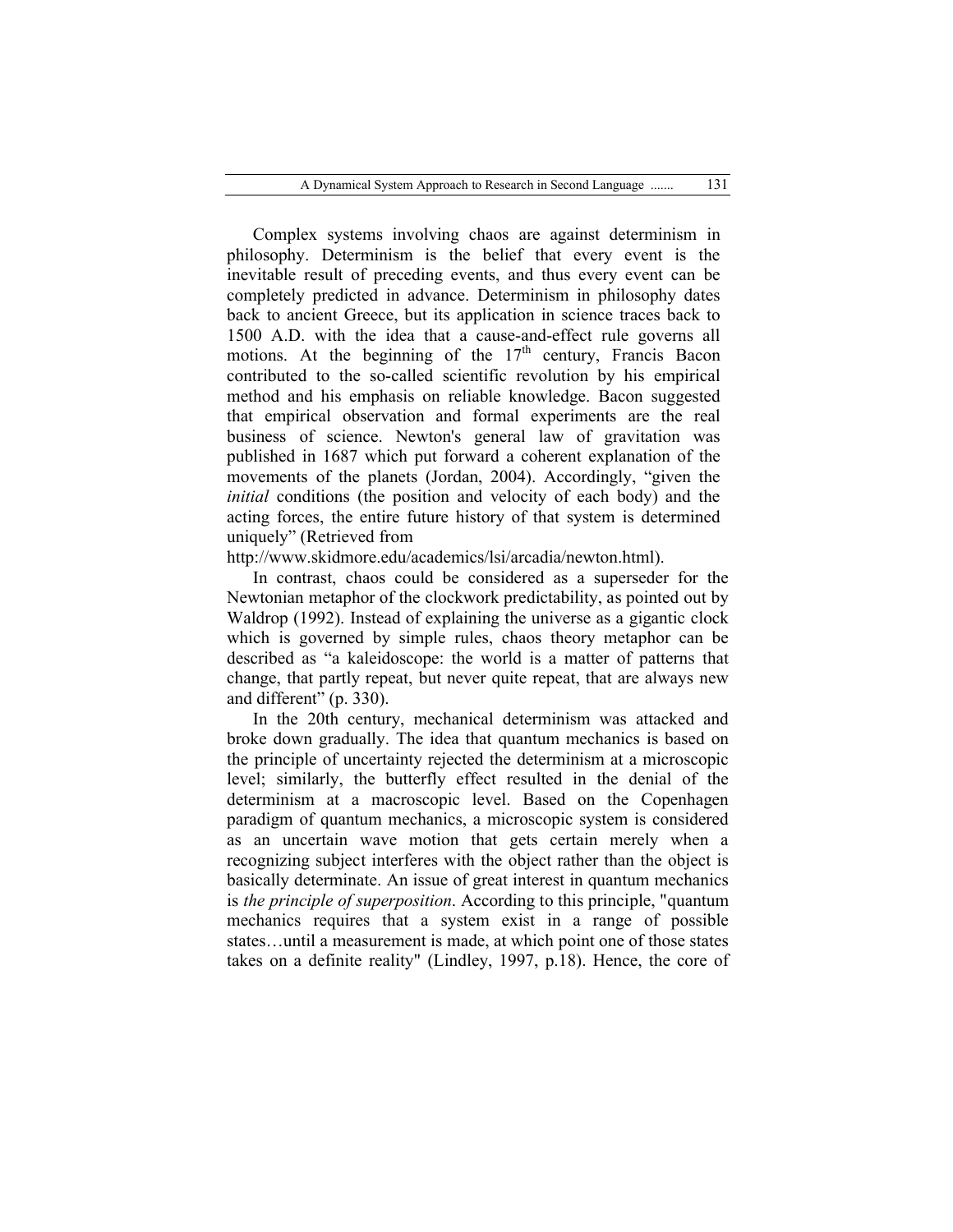the superposition principle is that an organism exists in more than one state at any given time. To Niels Bohr, the criterion for everything to be real is its observability. At the same time, he, nevertheless, stated that the act of measurement constrains a thing to a single possibility. Both of these observations are embodied in the principle of superposition.

## **Complexity theory and SLA**

With the spread of complex system theory in physics, mathematics, and biology, in the last decade the enthusiasm for its modeling to SLA context in general and second language acquisition research in particular has caught the attention of some researchers. It appears the time is ripe for SLA to follow the empirically based new trend in science and get divorced from absolutely Newotnian camp of causative reality and its reductionist positivistic linear tenets. Some scholars have felt the new conceptualization of science and are heralds of changes in SLA. Consequently, a few articles and studies have been published using terminologies as complexity theory, chaos theory, dynamical system, and complex systems.

Complexity theory is scarcely dealt with in the literature of SLA. Two seminal articles by Larsen-Freeman (1997) and van Lier (1997) brought complexity theory into the realm of applied linguistics. Larsen-Freeman's influential article "Chaos/Complexity Science and Second Language Acquisition" in *Applied Linguistics* in 1997 introduced the main developments of physical sciences contributing to the recent developments in academia. She has enumerated the main features of complex systems: dynamic, complex, nonlinear, chaotic, unpredictable, sensitive to initial conditions, open, adaptive, and selforganizing. She also compares complex systems and language in terms of dynamism and finds numerous commonalities including the fact that languages grow and change. She draws readers' attention to the applicability of complex system theory to interlanguage systems of language learners. Furthermore, to Van Lier (1997), it is essential to consider second language classroom context as a complex adaptive system in which the details are all significant. He further maintains that it is not feasible to search for cause-effect relations in SLA.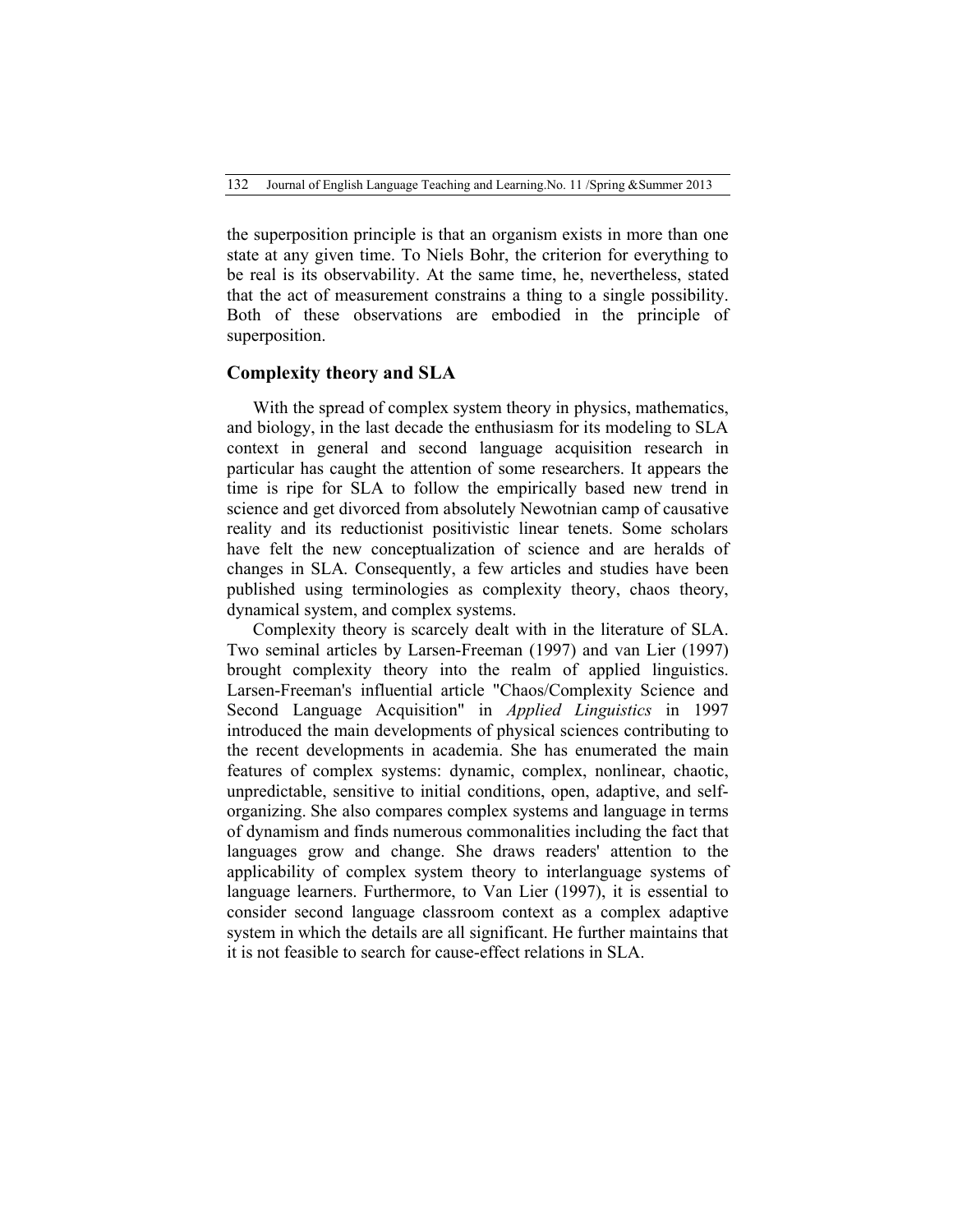Following the seminal works by Larsen-Freeman and some other researchers to introduce Gleick's (1987) *Chaos: Towards a New Kind of Science* and Waldrop's (1992) *Complexity: The Emerging Science at the Edge of Order and Chaos*, today, it appears that complex system theory has found its way into recent discussions in SLA and applied linguistics and researchers in the field believe in its role in interlanguage systems. Later, Bates and Thelen (2003) relates connectionist theories of mind to complex system theory. Larsen-Freeman (2000) explains language as a dynamic system which is composed of numerous components including syntax, semantics, phonology, morphology, and so forth interacting in non-linear and unpredictable ways. Larsen-Freeman coined the term "grammaring" to describe this dynamic nature of language. Cameron (2003) links the complex system theory to discourse and applies the term "attractor" to explain discoursal features in language use. Verspoor, Lowie, and van Dijk (2008) show that examining intra-individual variability in SLA can provide insight into the dynamics of second language learners. In their study, using Thelen and Smith's (1994) and van Geert's (1994) dynamic systems theory paradigm and concepts from microgenetic variability researches in psychology, they investigated SLA in a rapid development time period applying advanced visualization techniques. A case study of a learner displays a general increase over time for the correlates under study; however, the development is nonlinear, which reveals moments of progress and regress. The case study sheds light as well on dynamic interaction of subsystems. In another article, van Geert (2008), introduces the basic tenets of dynamic system theory and explains concepts such as time evolution, evolution term, selforganization, and attractor. Furthermore, the applications of these concepts in first and second language acquisition are discussed. The article also expounds the steps necessary to be taken in modeling dynamic system theory in second language learning. de Bot (2008), focuses on the development of SLA from the perspective of dynamic system theory with a focus on development over time. Numerous examples and applications of dynamic system theory in SLA are given. The author also offers some possible lines of dynamic-system-theory based research agendas. Plaza-Pust (2008) examines Universal Grammar based on dynamic system theory and proposes a dynamic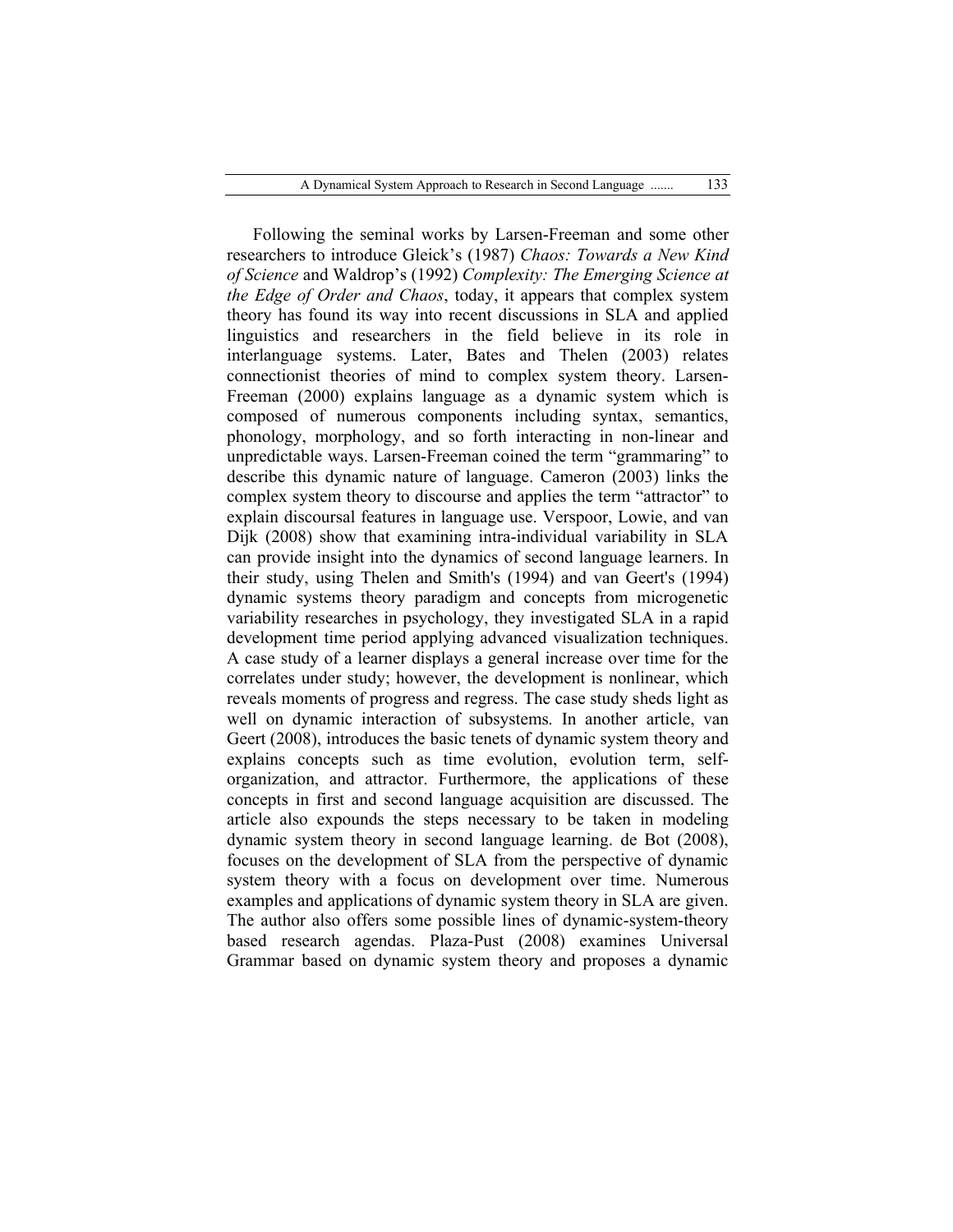approach to the development of grammars. He attributes the observed nonlinear behavior to a complex information flow by internal and external feedback processes. He further argues that changes in grammars are because of the amplification of new information leading to system-internal conflicts.

#### **Complex system theory and SLA research**

Complexity as a concept in science is not totally new (Sardar & Abrams, 1999); however, we observe the incarnation of the concept in natural sciences first and today its emergence in second language acquisition research**.** It might be argued that the advent of complexity in second language acquisition research implies the "shift of paradigm", to use Thomas Kuhn's terminology in the philosophy of science (as cited in Jordan, 2004; see also Watson -Gegeo, 2004 for paradigm shift in human and social sciences). Like language, language acquisition research is a multifaceted phenomenon involving numerous endogenous and exogenous variables. In the past decades, second language acquisition is researched from different perspectives: cognitive, affective, cultural, social, political, ideological, and so forth. Nevertheless, the attempts made by majority of researchers in the field have centered around reductionism and separationist linear conceptualizations in research. If language acquisition is viewed from an ecological approach in which the affordances in the ecosystem of language acquisition are all taken into account, complexity theory finds its way into SLA research paradigms. Therefore, van Lier's (2004) "deep ecology" conceptualization might be borrowed to explain the interrelatedness and complexity of all processes involved in second language acquisition research.

In the following sections, the intention is to argue for a complex system theory approach to research in second language acquisition with a critique of the so-called standard scientific research. It appears that complex system theory attributes (dynamic, complex, nonlinear, chaotic, self-organizing, unpredictable, and sensitive to initial conditions) challenges the basic tenets of established practices in experimental research paradigms. For the purpose of our discussion,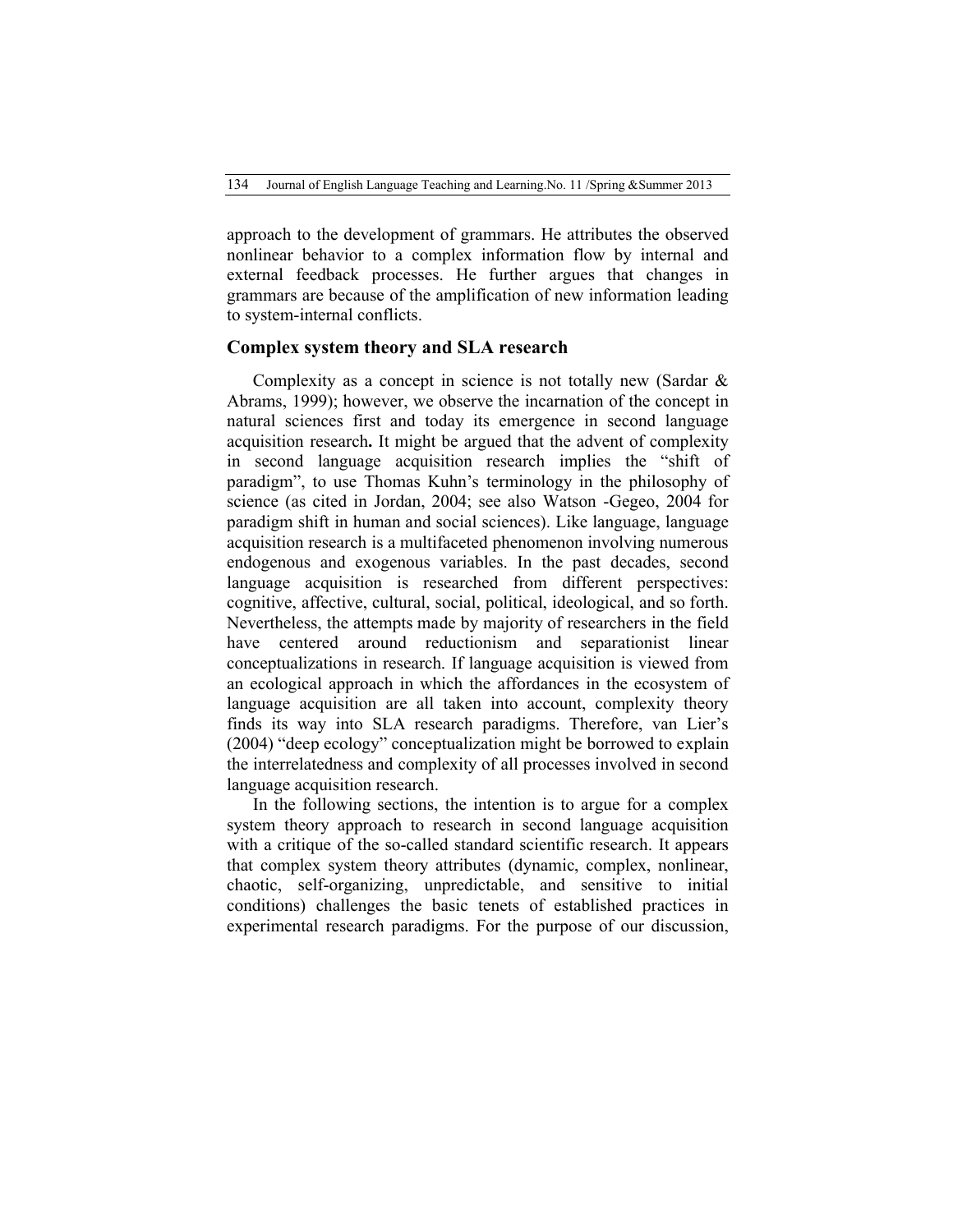the elaborations by Larsen-Freeman and Cameron (2008) concerning the features of a complex system appear plausible and helpful.

## **SLAR as a system, a complex system**

A system is defined as a set of components that work together in a certain way to produce some overall state (Larsen-Freeman & Cameron, 2008). We need to differentiate a system from a set since belonging to a system has an impact upon the features of the components. For instance, a classroom is a system in which several components interact: teacher and his/her characteristics, students and their characteristics, tasks and activities, lessons, teaching materials, mnemonics, and etc. The quintessential feature of this classroom system is that the components of the system affect each other, say, teacher's method is influenced by students' characteristics and classroom atmosphere. Systems could be simple or complex. A simple system consists of limited number of components with predictable patterns of behavior. A traffic light system is a simple system of typically three options (in Iran): green, amber, and red. The pattern of traffic light as a simple system is unchangeable and therefore a predictable sequence is followed: motorists know that an amber light will be followed by a red one which means to stop. A complex system, in contrast, involves a large number of elements which interact in different and changing ways. The elements of a complex system are technically called component *agents* and component *elements*. Agents are animate beings in a system whereas elements are inanimate aspects of a system. In the classroom metaphor, agents are teachers and pupils, and elements are facilities, equipments, and the board to list a few. The point here is that the ecosystem of a complex system is *heterogeneous* in the sense that it contains miscellaneous agents, elements, and processes, processes could also be part of components. So, it could be claimed that in a complex system one can find both entities and processes.

Considering the above mentioned characteristics of a complex system, SLAR could be supposed as a complex system. It is a *system* inasmuch as it is produced by a host of components to bring up some overall state, here a solution to a problem. In addition, SLAR is necessarily a *complex* system since it involves heterogeneous agents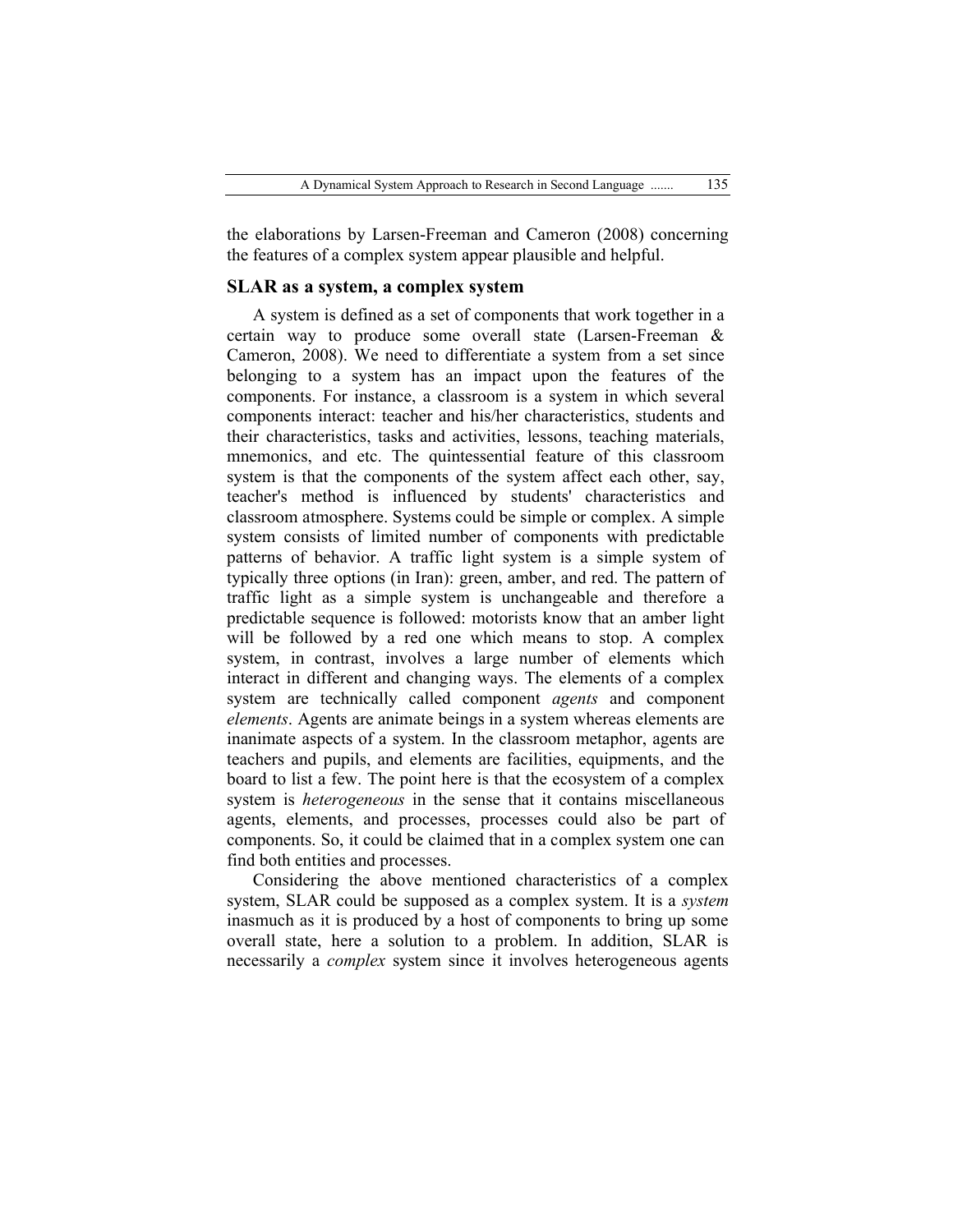136 Journal of English Language Teaching and Learning.No. 11 /Spring &Summer 2013

(researcher and participants) and elements (treatment, placebo, data, instructional materials, pre- and post-tests to name a few). In addition, the process component contributes to the complexity of the SLAR system. Van Lier (2000) takes an ecological approach to language learning and emphasizes conglomeration of cognitive, social, and cultural aspects and their interactions in learning atmosphere. The likely problem with the so-called scientific research paradigms in language learning is that the ecology of research is limited to merely cognitive processes; that is, learning is the result of computational processes in the brain. Bronfenbrenner (1994) proposes a bioecological model of hierarchically nested ecosystems and a research methodology for studying language acquisition that contains the notions of person, process, context, time, and outcome (cited in van Lier, 2000). So from a complex system SLAR, to arrive at meaningful and useful interpretations of research results, researchers need to consider the complexity of SLAR in terms of its agents, components, and elements.

## **SLA research as a dynamic process**

A system is defined as dynamic, i.e. a set of variables that interact over time (de Bot, Lowie, & Verspoor, 2007). To apply the conceptualization of complex system theory, research in second language acquisition is dynamic in the sense that it is composed of a multitude of agents, elements, and variables. In other words, SLAR might be assumed as a network of agents who are acting in parallel, competing, cooperating, and responding to the actions of other agents, elements which are interacting in the ecosystem of research milieu, and variables which are both manipulated and uncontrolled. The agents and elements are indispensably interconnected and interdependent and act upon each other over time contributing to the unpredictability and dynamism of the SLA research practice.

Being so, based on the complex system theory, taking the agents, elements, and variables action throughout research into account, the Newtonian separationist simple causal explanation appears implausible. An underlying assumption in the so-called scientific research is that in second language acquisition research there exists a clear beginning and end state. On the contrary, second language research is dynamic in the sense that it constantly changes overtime.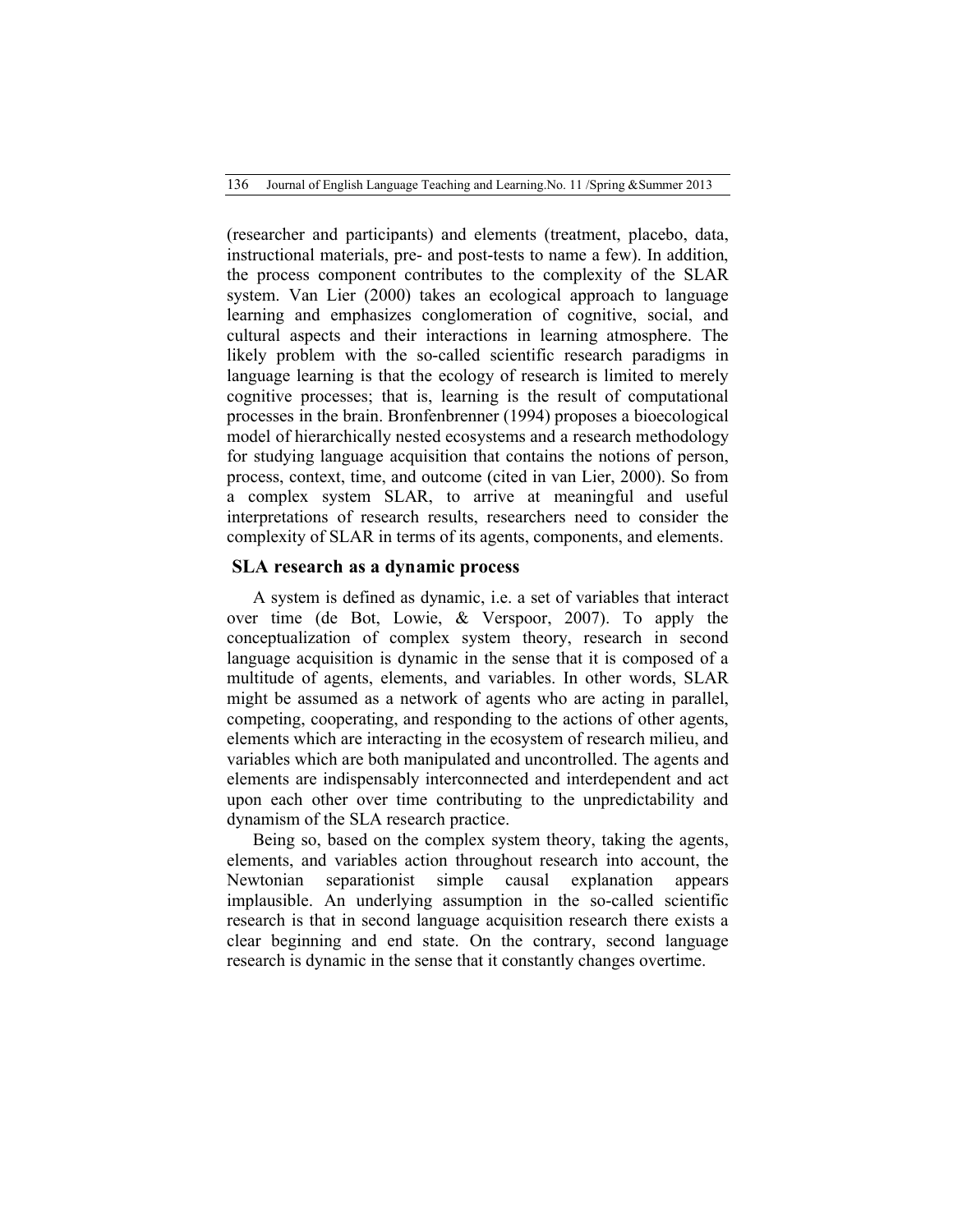#### **Standard research is reductive; Complex system research is emergent**

In the previous section, it was argued that SLAR is complex since it involves heterogeneous agents, elements, and processes. However, it should be noticed that, as Larsen-Freeman and Cameron (2008) state, complex does not mean complicated. What makes a system complex is not merely the existence of a large number of elements. In other words, the diversity of components does not make a system complex. In fact, the behavior of a complex system "emerges from the *interactions* [emphasis is mine] of its components" (p. 2). The interaction of elements in a complex system leads to the emergence of new behavior and self-organization. Because of the interactions among the elements, they act in response to the feedback they receive which itself leads to change and adaptation. That is the reason why sometimes complex systems are also called adaptive systems.

Standard scientific research is based on reductionism in the philosophy of science. As van Lier (2000) states, the scientific perspective dominating Western civilization since the days of Galileo and Descartes has advocated simplification and selection from the infinite variety of the real world. Jordan (2004) in a review of criteria for research and theory construction in SLA mentions the Occam's Razor principle as an essential standard for SLAR. Based on the principle, the theory which is constructed with the fewest types of entity is preferred for the reasons of economy. So the recommendation imposed by reductionism upon standard scientific research is the selection of the fewest possible number of components in a research context. In fact, reduction-based research simplifies a system in a process called *idealization*. The concept dates back to ancient times when Plato considered meaning as an idealization which was already known to the mind independent of the world experience that awakened it (Weisler & Milekic, 2000). Probably, it might be the reason why Chomsky mentions "idealized speaker" in his theory of language acquisition. In addition, Chomsky's data consisted of idealized speech samples divorced from the localized impacts of specific dialects. Similarly, some recent research on second language sentence processing supports the syntax-based approach which considers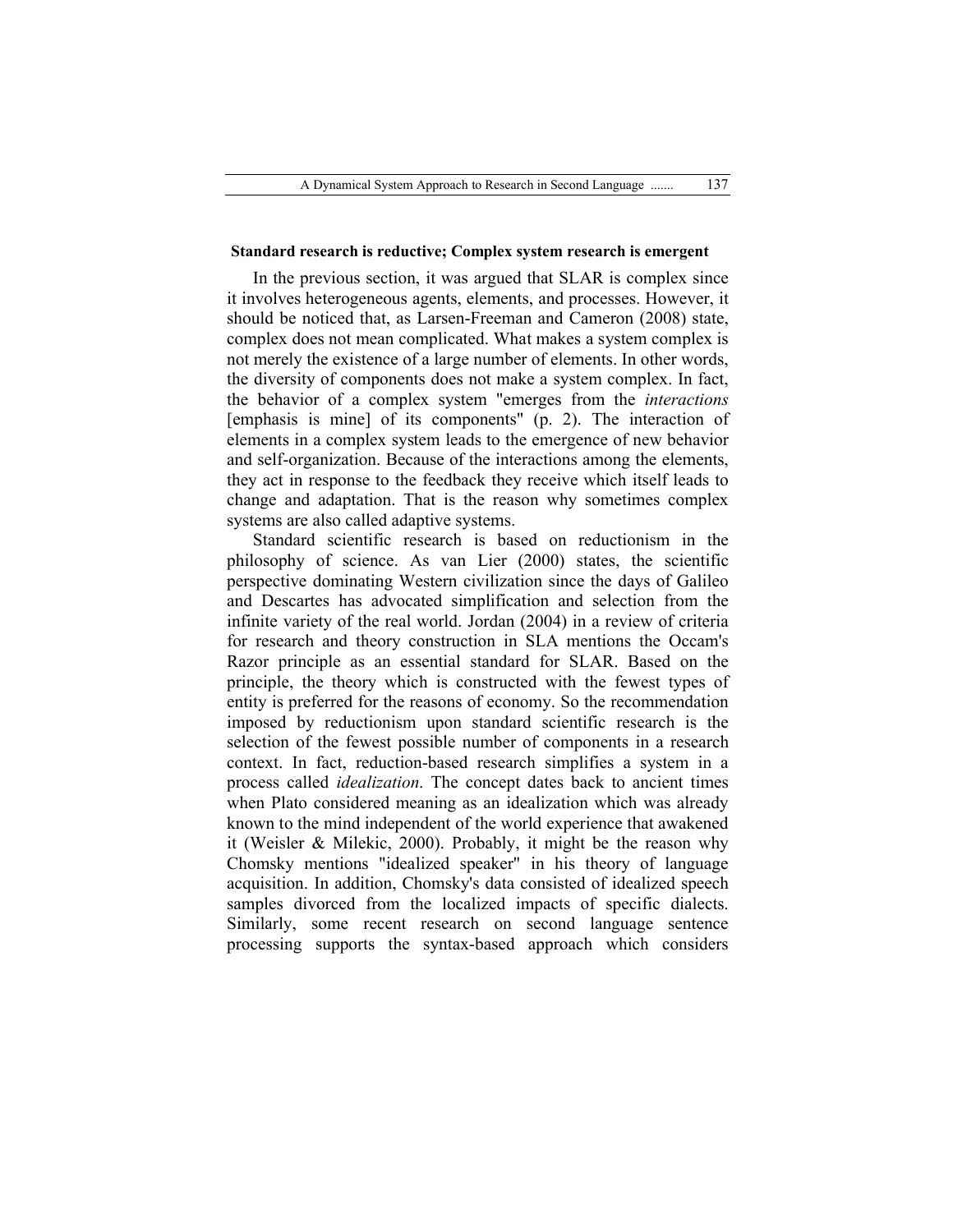138 Journal of English Language Teaching and Learning.No. 11 /Spring &Summer 2013

comprehension process as the application of autonomous syntactic principles free from pragmatic, contextual, and real-world knowledge sources (Harrington, 2002).

Idealization and reductionism are quintessence of scientific experimental research in SLA. Following scientific vigor and flavor of natural sciences, experimental SLA researchers separate complex system from its real context and manipulate the research in a clinical milieu to investigate the targeted aspect. In other words, the so-called scientific research takes a snapshot of the language at an instant of time and idealizes away from contextual temporal factors and components contributing to the whole system.

Complex system SLAR, in contrast, believes in affordance and a bioecological perspective in second language research. Affordance, a term coined by the psychologist Gibson in 1979, deals with the interrelationship between an organism and particular features of its environment. Van Lier (2000) defines affordance as "a particular property of the environment that is relevant …to an active, perceiving organism in environment. An affordance affords further action (but does not cause or trigger it)" (p. 252). To clarify the affordance concept, he introduces the leaf metaphor in a jungle: the leaves is the same, and with fixed properties, but different organisms (a tree frog, an ant, a caterpillar, a spider, and a shaman) in a jungle perceive and act upon different properties of the leaf. In case of language acquisition, the environment is replete with language which offers opportunities for active participating learners. Similarly, a complex system SLAR supports an environment-based research that has the notions of person, process, context, time, and outcome. Affordance in SLAR is counter to dismantling subjects from the ecosystem they live in and investigating them in laboratory. It denotes the reciprocity between subjects in research and the environment of research. As Haugen (1972), the credited figure for introducing the ecology of language, proposes, we need not only the social and psychological states, but also the impact of environment on subjects engaged in research (cited in Hornberger, 2002).

So in complex system SLAR, we need to consider the whole ecology of language with all its complexity to arrive at more realistic interpretations of research results. In this regard, Larsen-Freeman and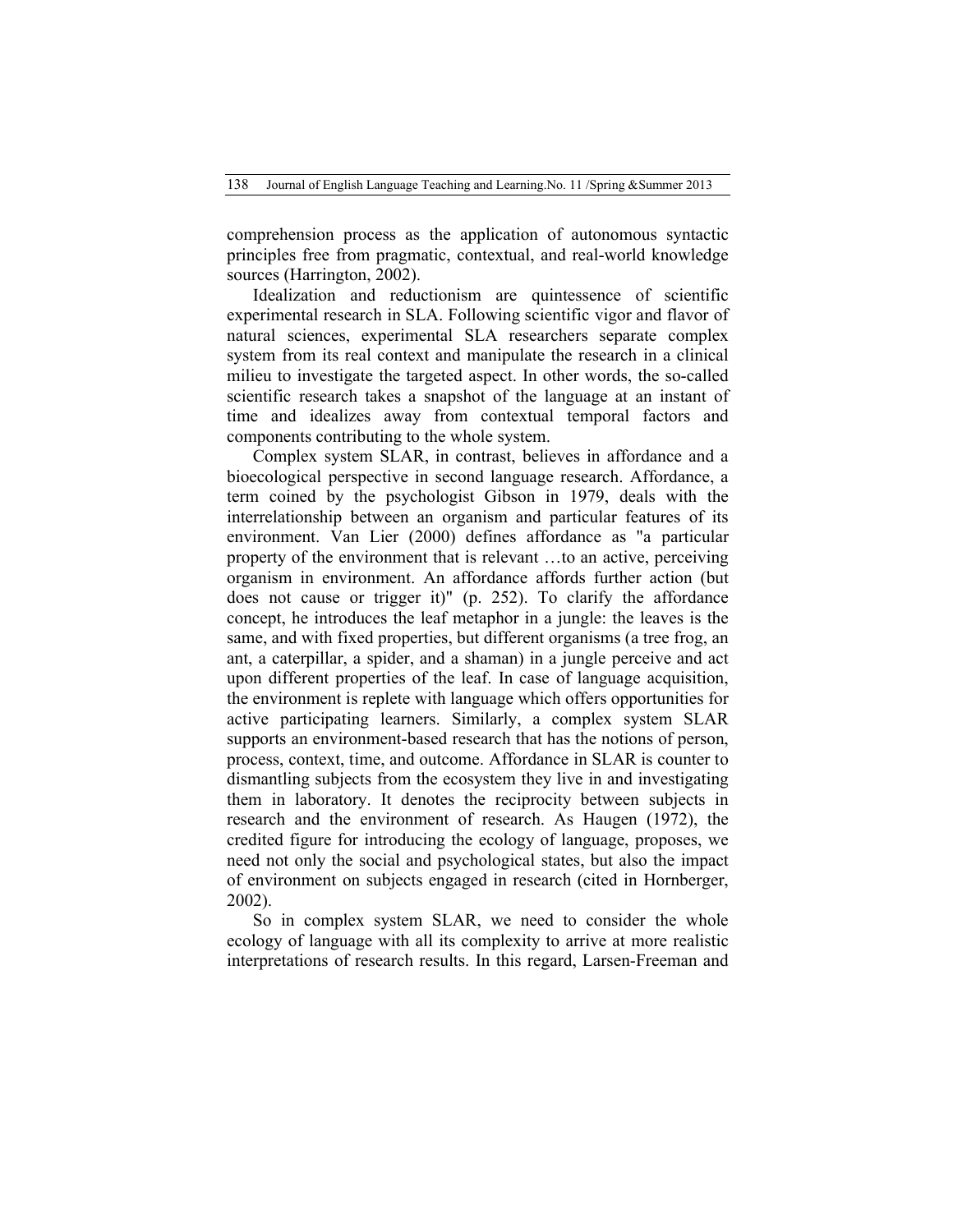Cameron (2008) deal with the methodological developments of second language research from the lens of complex system theory and propose that natural properties of complex systems demand changes in traditional considerations of the functions and roles of theory, hypothesis, data, and analysis. They maintain that context is not merely considered as a backdrop, but rather as a complex system itself which is related to other complex systems.

## **Conclusion**

In the introductory paper, it was argued that second language acquisition research is such a complex phenomenon that simple causeeffect Newtonian research formulations cannot provide us with the true nature of language acquisition. Second language acquisition research is not a static phenomenon which might be preplanned to be conducted in predetermined processes. As Littlewood (2004) argues, what we have at the present time is middle-level rather than comprehensive theories of language learning. It appears that complex system theory has the potential to initiate a comprehensive theory regarding second language learning in general and SLAR in particular. In conformity with de Bot, Lowie, Thorne, and Verspoor's (2013) argumentation for a dynamical system as language learning, we might similarly assert that SLAR contains parts and factors which are changing over time, and the change happens through interaction with the research milieu and internal reorganization. Because of the interaction of the contributing factors over time, prediction of research results based on deterministic linearity rules is not possible. Second language acquisition is dynamic in this sense and it requires SLAR stakeholders be cautious concerning the interpretations from the results obtained.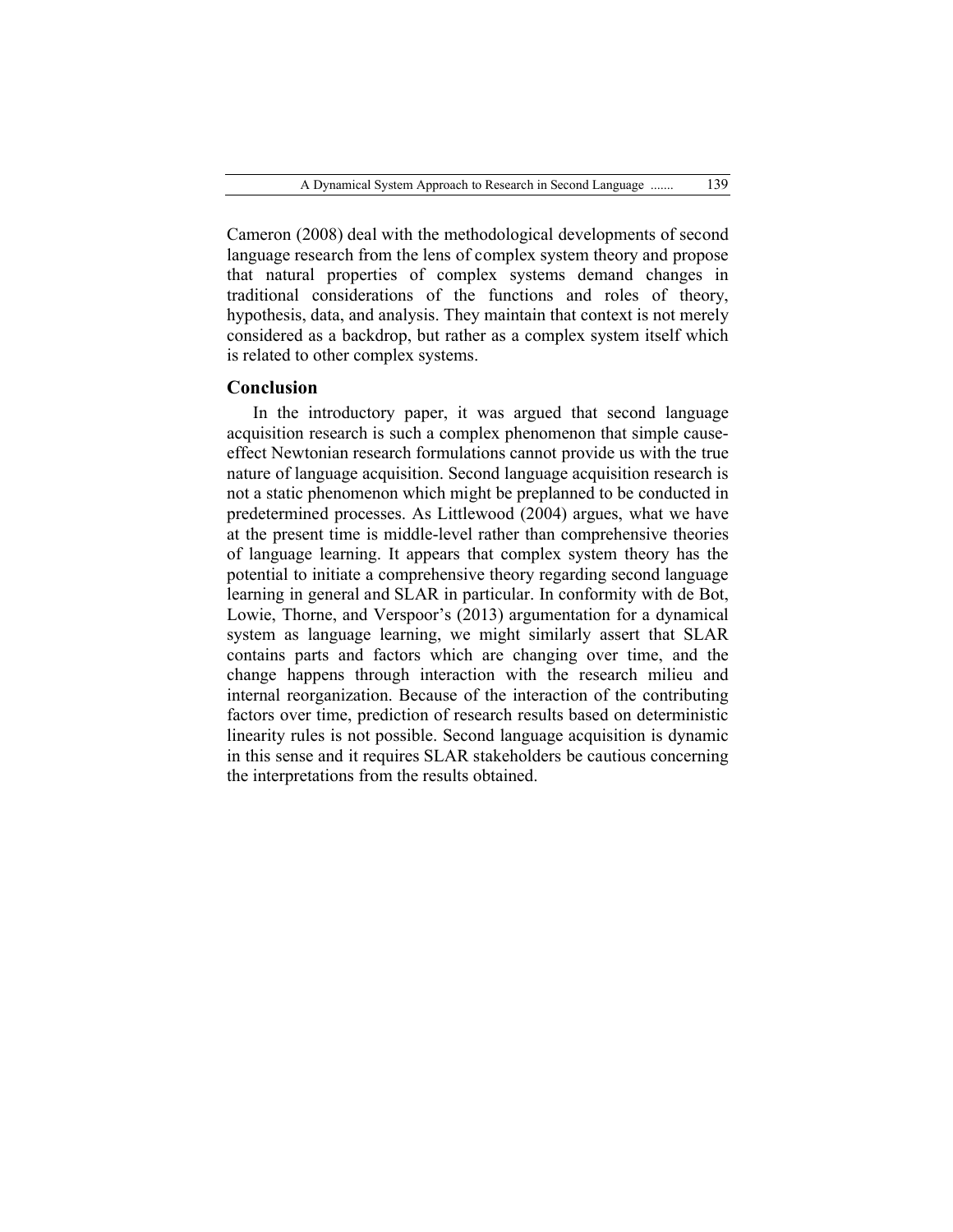#### **References**

- Bates, E. & Thelen, E. (2003). Connectionism and dynamic systems: Are they really different? *Development Science,* 6, 4, 378-391.
- Brown, J. D. (1988). *Understanding research in second language.*  Cambridge, UK: Cambridge University Press.
- Cameron, L. (2003). *Metaphor in educational discourse*. London: Continuum.
- Cummins, R. (1983). *The Nature of psychological explanation.*  Cambridge MA: The MIT Press.
- De Bot, K. (2008). Introduction: Second language development as a dynamic process. *The Modern Language Journal*, 92, 166-178.
- De Bot, K., Lowie, W., & Verspoor, M. (2007). A dynamic system theory approach to second language acquisition, Bilingualism: Language and Cognition, 10, 1, 7-21.
- De Bot, K., Lowie, W., Thorne, S. L., & Verspoor, M. (2013). Dynamic system theory as a theory of second language development. In M. Mayo, M. Gutierrez-Mangado, and M. Adrian (Eds.), Contemporary approaches to second language acquisition (pp. 199-220). Amsterdam: John Benjamins.
- Dörnyei, Z. (2007). *Research methods in applied linguistics: quantitative, qualitative, and mixed methodologies*. Oxford: Oxford University Press.
- Gell-Mann, M. (1994). *The quark and the jaguar: Adventures in the simple and the complex*. New York: W.H. Freeman & Co.
- Gleick, J. (1987). *Chaos: Making a new science*. New York: Viking-Penguin.
- Grotjahn, R. (1987). On the methodological basis of introspective methods. In C. Færch & G. Kasper (eds.), *Introspection in second language research* (pp. 54–81). Clevedon, UK: Multilingual Matters.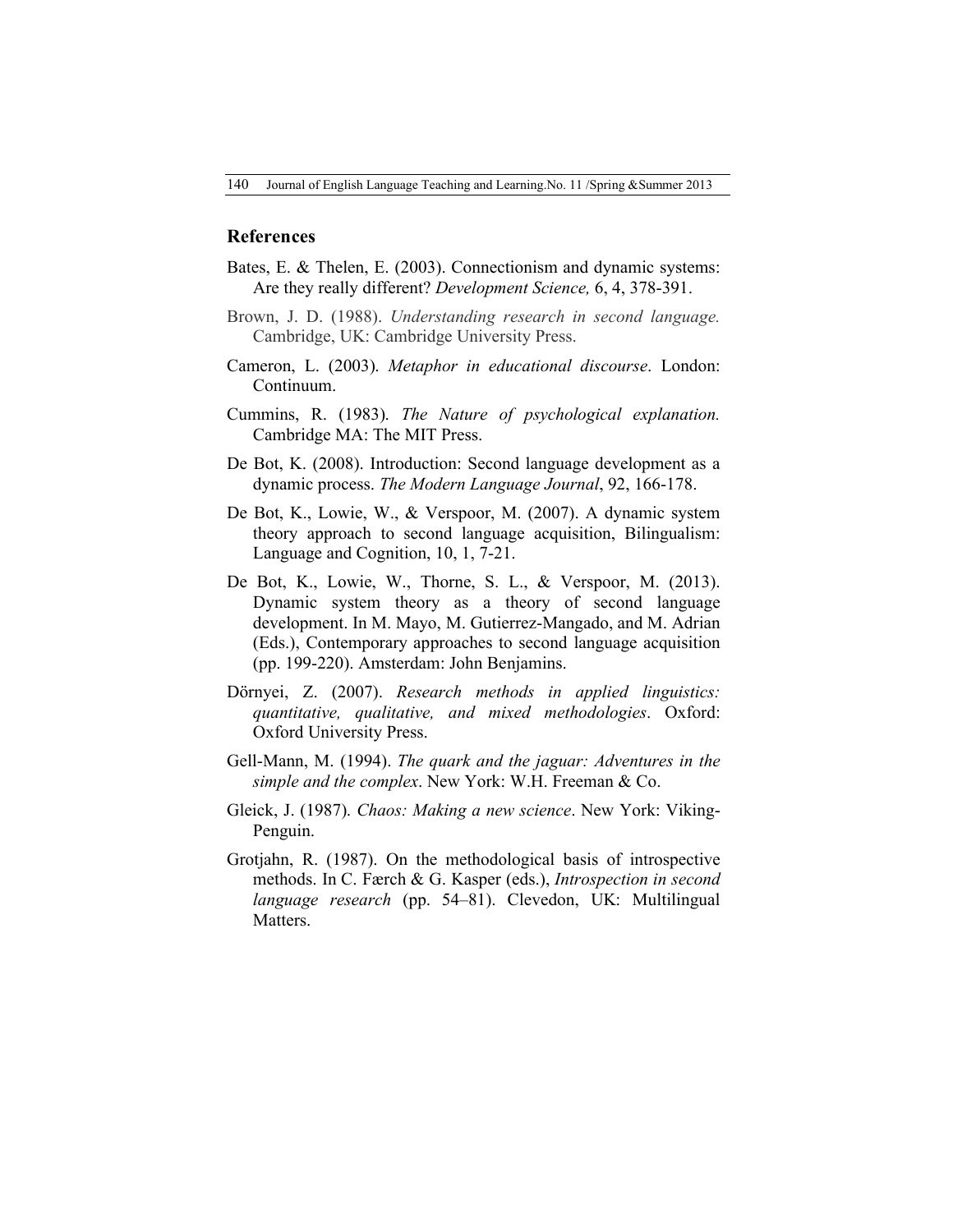- Harrington, M. (2002). Cognitive perspectives on second language acquisition. In R. B. Kaplan (Ed.), *The Oxford Handbook of Applied Linguistics* (pp. 124-140). New York: Oxford University Press.
- Holland, J. H. (1995). *Hidden order: How adaptation builds complexity*. Massachusetts: Helix Books.
- Hornberger, N. (2002). Multilingual language geopolitics and the continua of a biliteracy: An echological approach. *Language Policy*, 1, 27–51.
- Jordan, G. (2004). *Theory construction in second language acquisition*. Philadelphia: John Benjamins Publishing Company.
- Larsen-Freeman, D. (1997). Chaos/complexity science and second language acquisition. *Applied Linguistic,* 18, 141-165.
- Larsen-Freeman, D. & Cameron, L. (2008). Complex systems and applied linguistics. Oxford: Oxford University Press.
- Larsen-Freeman, D. & Cameron, L. (2008). Research methodology on language development from a complex system perspective, *Modern Language Journal*, 92,2, 200-213.
- Larsen-Freeman, D. & Long, M. H. (1991). *An introduction to second language acquisition research*. London: Longman.
- Lindley, (1997). Quantum mechanics get real. *Science News*, 151, 9. Available at:

http://www.questia.com/library/1G1-19217901/quantummechanics-gets-real.

- Littlewood, W. (2004). Second language learning. In C. Elder and A. Davies (Eds.) *The handbook of applied linguistics,* Oxford: Balckwell.
- Mackey, A. & Gass, S. (2005). Second language acquisition research: Methodology and design. Routledge Publishing Company.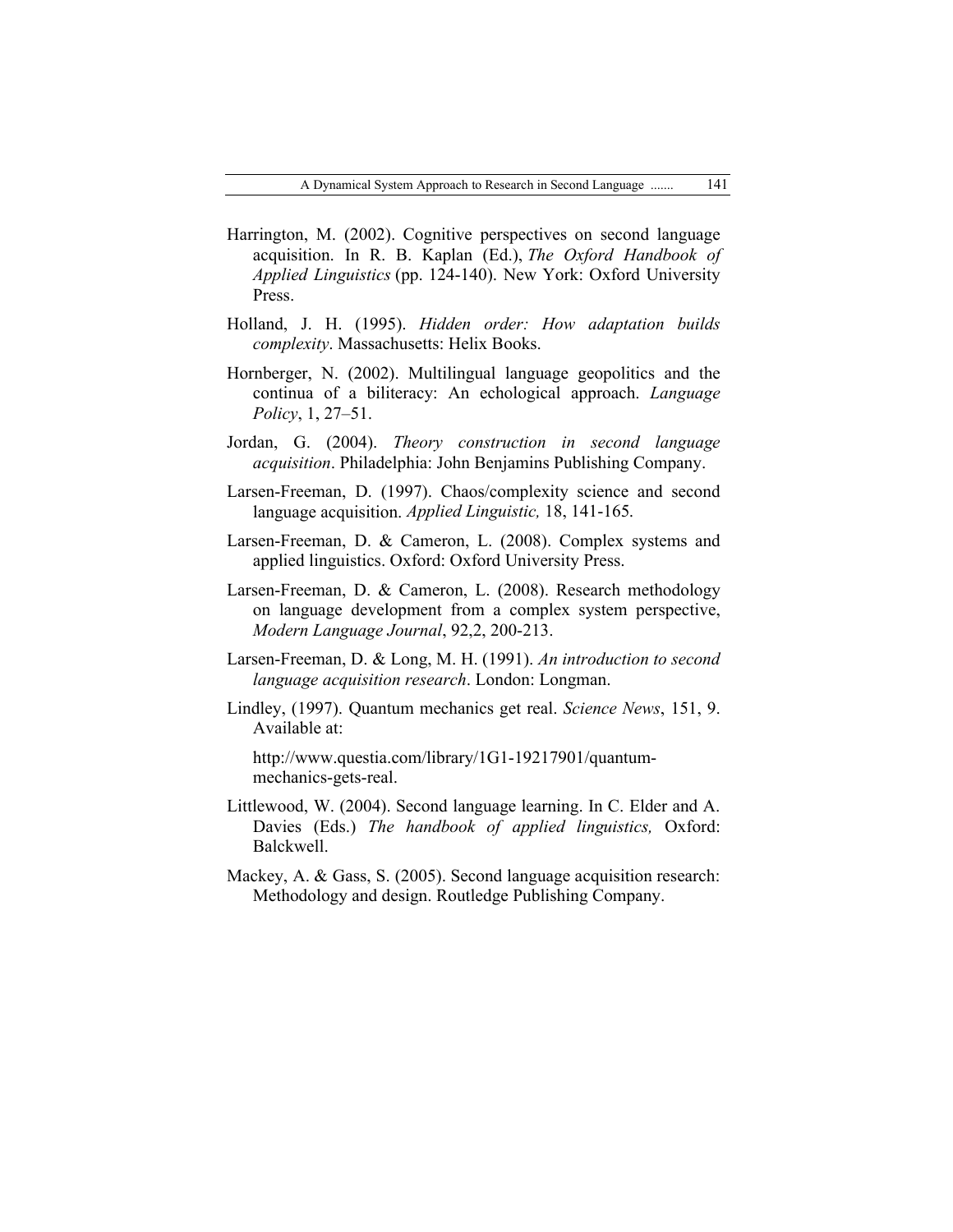- Plaza-Pust, C. (2008). Dynamic systems theory and Universal Grammar: Holding a turbulent mirror to development in grammars, *The Modern Language Journal*, 92, 2, 250-269.
- Reichardt, C. & Cook, T. (1979). Beyond qualitative versus quantitative methods. In T. Cook & C. Reichardt (eds.), *Qualitative and quantitative methods in education research*. Beverly Hills, CA: Sage.
- Sardar, Z. & Abrams, I. (1999). *Introducing chaos*. Cambridge: Icon Books, Ltd.
- Stewart, I. (2002). *Does God play dice? The mathematics of chaos.*  Wiley-Blackwell.
- Thelen, E., & Smith, L. (1994). *A dynamic systems approach to the development of cognition and action*. Cambridge, MA: MIT Press.
- Van Geert.(2008).The dynamic systems approach in the study of L1 and L2 acquisition: An introduction*. Modern Language Journal*, 92, 179–199.
- Van Lier, L. (1997). Approaches to observation in classroom research: Observation from an ecological perspective. *TESOL Quarterly*, 31,4, 783-787.
- Van Lier, L. (1988). The classroom and the language learner: Ethnography and second language classroom research. London: Longman.
- Van Lier, L. (2000). From input to affordance: Social-interactive learning from an ecological perspective. In J. Lantolf (ed), *Sociocultural theory and second language learning.* Oxford: Oxford University Press.
- Van Lier, L. (2004): *The ecology and semiotics of language learning. A sociocultural perspective*. Boston: Kluwer Academic.
- Verspoor, M., Lowie, W., & van Dijk, M. (2008). Variability in second language development from a dynamic systems perspective. *Modern Language Journal*, 92, 214–231.